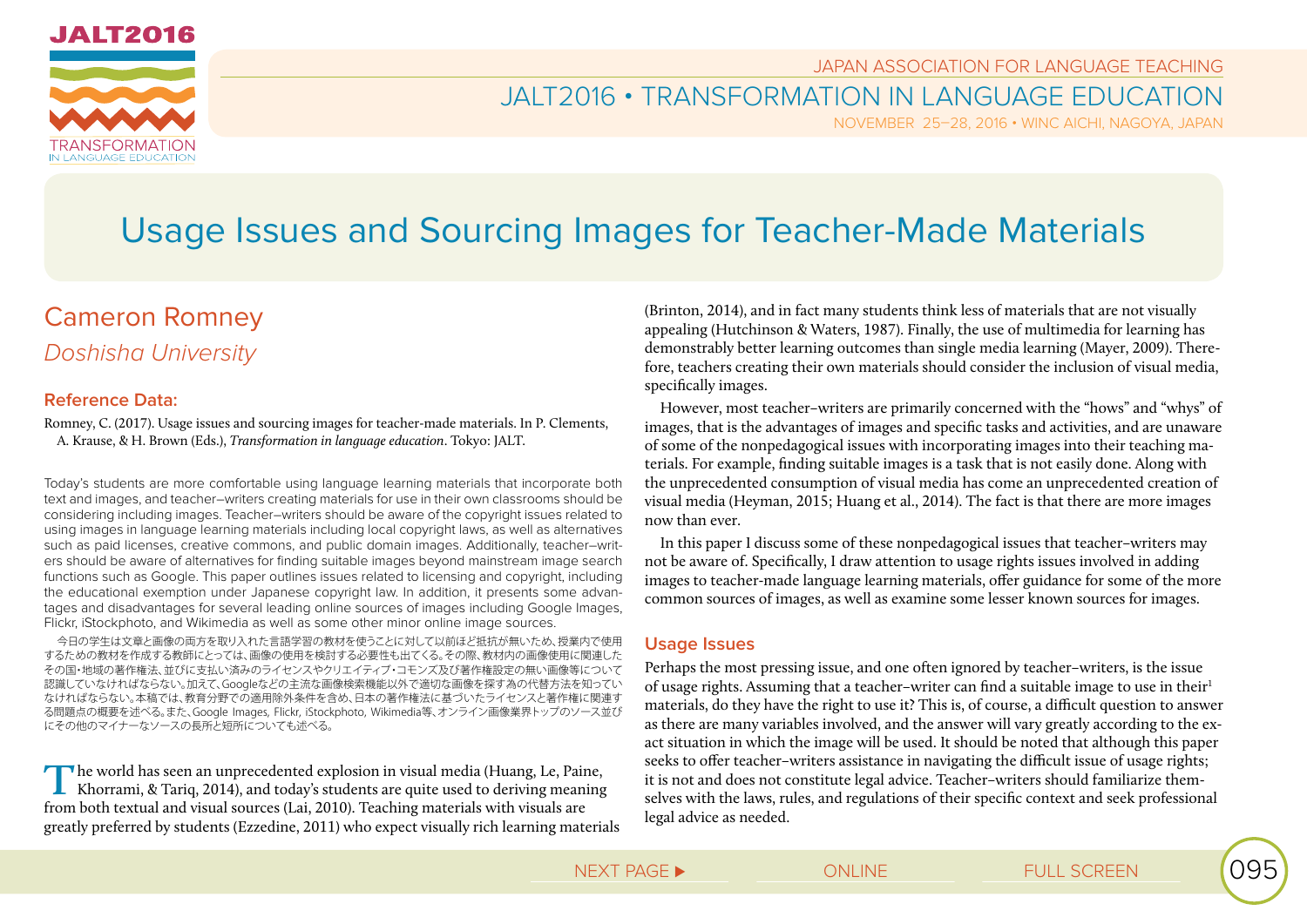

## **Copyright**

Perhaps the most misunderstood usage issue, and potentially the most precarious one, is using images that are copyrighted. One of the reasons why the use of copyright issues is so misunderstood is that there are a number of misconceptions about copyright.

First and foremost among these misconceptions is that copyright law is the same all over the world. Although countries that are signatories to the Berne Convention (World Intellectual Property Organization [WIPO], 1982) have laws that are generally the same in principle, the laws do vary by country (WIPO, n.d.), and in some instances they can vary quite significantly. In the experience of this author, many teacher–writers seem to think that following the guidelines for one country, often the country of their origin, applies everywhere. But teacher–writers should be aware that the laws in the country in which the images are to be used, that is where they are teaching, take precedence.

Another common misconception among teacher–writers is that an image is only copyrighted if it has been registered with a regulatory agency. In the case of Japan, this would be the Agency for Cultural Affairs. However, Japan is a signatory to the Berne Convention, which states that all intellectual property, including images, receive copyright protections at the time of their creation regardless of whether or not they have been registered (WIPO, 1982).

Related to this issue is the common misconception that if an image has been posted somewhere on the Internet, it is in the public domain, is copyright free, and therefore can be used by anyone (Templeton, 2008). However, unless the image is accompanied by specific language by the creator of the image stating that it is in the public domain (Templeton, 2008) or if the website has a general license that allows reuse, for example creative commons (see below), it is copyrighted (WIPO, n.d.).

A final misconception is that taking a picture of a picture is a loophole that removes copyright restrictions (Schultz, 2010). Most recently this comes in the form of taking a screen shot of an image. However, making a new image of a copyrighted image is considered to be a reproduction, and therefore the copyright is still valid (Verbauwhede, 2006).

# *Japan Copyright Law: The Educational Exemption*

In many countries around the world, teachers and students are allowed to use copyrighted materials for the purposes of studying and learning under the general fair use provisions of the copyright law (U.S. Copyright Office, 2014). Although Japan does not have a general fair use provision (Sugiyama, 2001), Article 35 of the Copyright Act of 1970 deals with the reproduction of copyrighted items in educational settings and is the most relevant section to teacher–writers working in Japan. In general, Article 35 makes it possible for teachers to use copyrighted works in classrooms provided that several conditions are met. Under these conditions, teachers may use copyrighted materials provided that

- they are only used at nonprofit institutions,
- they are only used for teaching and learning,
- they are not taken from educational materials, and
- their distribution is limited to only students in class.

The first condition is that the exemption applies only to nonprofit educational institutions such as universities and secondary schools. It does not apply to *eikaiwa* and *juku* schools, nor does it apply to private tutoring.

Second, copyright protected materials can only be used for teaching and learning. Schools would not be allowed to reproduce copyrighted images for advertising, including on-campus advertising, entertainment, or other noncurricular uses such as club websites or school festivals.

Third, the exemption only applies to materials that are not already educational materials. In other words, teachers cannot use images from textbooks or picture dictionaries in their materials but could use images from newspapers or magazines.

Finally, teachers are limited to making only copies for the students in their class. They cannot use copyright protected images in their materials and then distribute them to other teachers or upload them to the Internet.

Please see Appendix for the official translation of Article 35 in English.

#### **Public Domain**

Public domain images are images that are not copyright protected, and teacher–writers are free to use them in any way that they like. In general, there are three types of public domain images. The first type is images whose copyright has expired. The length of copyright varies by country (WIPO, n.d.), and whether or not the image is still under copyright will depend on the law in the country where the image was made. This is an instance in which the copyright law of another country is applicable here in Japan or elsewhere. For images made in Japan the limit is 50 years after the original author's death (Copyright Research Information Center [CRIC], n.d.). The second type of public domain images are images that were created before the copyright law existed. For example, classic Hokusai *ukiyo-e* images were created in the Edo Era (1603-1868), long before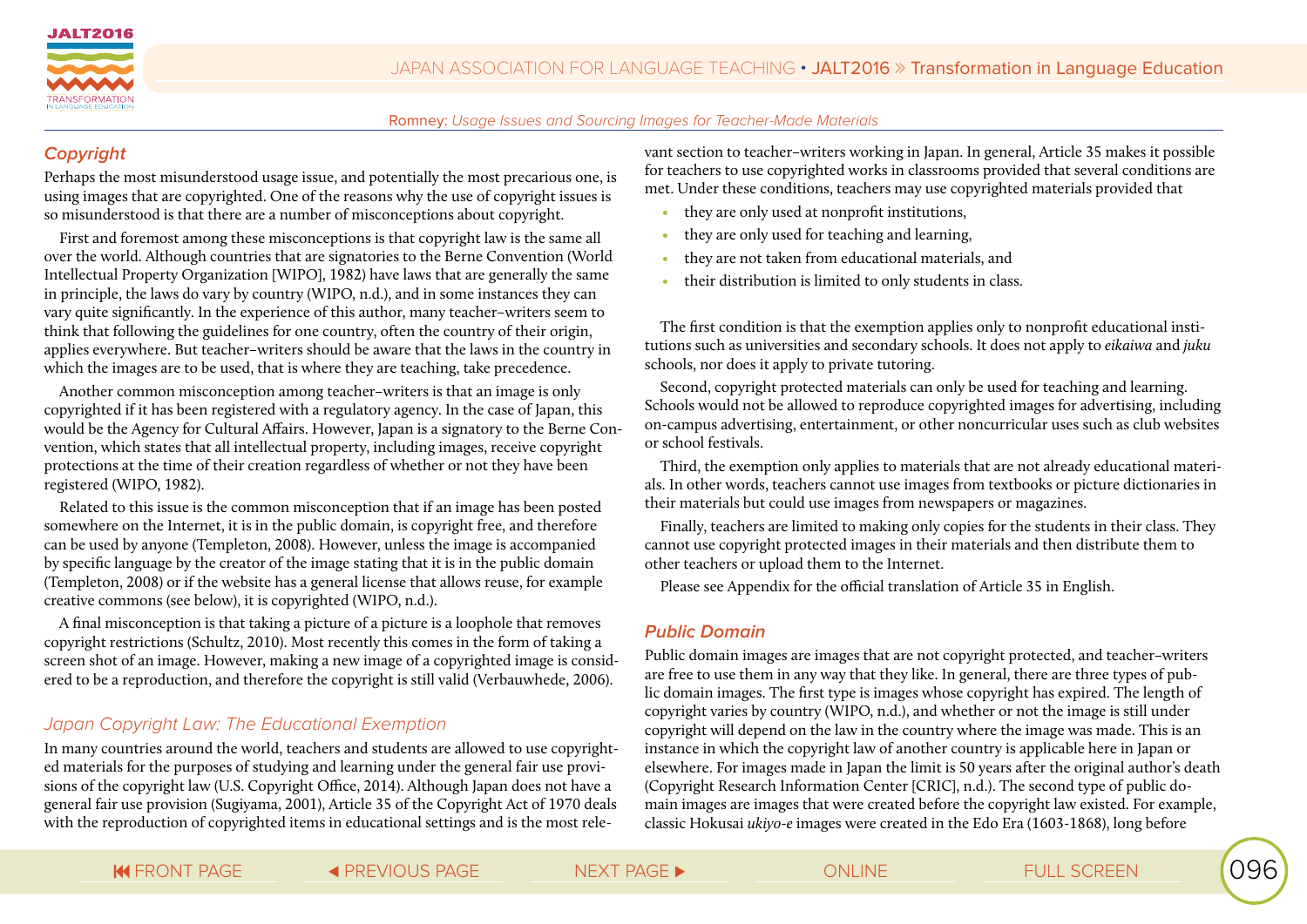

copyright existed, and are therefore in the public domain. The final type of public domain image, and the type most likely to be used by teacher–writers for language learning materials, is an image whose rights have been forfeited by the creator. In this case, the photographer or artist of the image has specifically given up their rights to the image and made it available to the public. It is common for government agencies, for example tourism boards, to release images into the public domain for promotional purposes.

#### **Paid Licenses**

Paid licenses are copyrighted images that can be used for teaching materials, including commercial materials, provided that the teacher–writer pays a commission to the image creator. Restrictions to the license will vary but commonly include the number of times that the image can be reproduced (i.e., the number of times the teaching materials can be copied), which may require attribution of the image source and may have a time limit for using the images (e.g., 10 years, before the image would have to be relicensed).

The advantage of paying for a license is that teacher–writers do not need to worry that the copyright holder of the image will later try to assert their rights and possibly demand removal of the image or seek monetary damages, but licenses can be expensive.

#### **Creative Commons**

Creative Commons is a series of no-cost copyright licenses that allow image creators to retain a limited amount of control over their images but also allow others to use their images. In general, Creative Commons can be thought of as a license that sits between full copyright and public domain. There are four copyright restrictions: attribution, share alike, noncommercial, and no derivatives, combined to make six different types of licenses (Creative Commons, n.d.a). See Table 1 for the complete list of Creative Commons licenses.

#### Table 1. List of Creative Commons licenses

| License                                                | Description                                                                                                                                                               | Attribution |
|--------------------------------------------------------|---------------------------------------------------------------------------------------------------------------------------------------------------------------------------|-------------|
| Attribution                                            | Attribution of the image only. The most open<br>license.                                                                                                                  | $CC-BY$     |
| Attribution and<br>share alike                         | Attribution of the image with the condition that<br>any works created with the image also be Creative<br>Commons.                                                         | CC-BY-SA    |
| Attribution and<br>noncommercial                       | Attribution of the image with the condition that<br>no commercial works can be created with it.                                                                           | CC-BY-NC    |
| Attribution and<br>no derivatives                      | Attribution of the image with the condition that<br>the image not be altered or changed in any way.                                                                       | CC-BY-ND    |
| Attribution,<br>noncommercial,<br>and share alike      | Attribution of the image with the conditions that<br>no commercial works can be created with it and<br>that any works created with the image also be<br>Creative Commons. | CC-BY-NC-SA |
| Attribution, non-<br>commercial, and<br>no derivatives | Attribution of the image with the conditions that<br>no commercial works can be created with it and<br>that the image not be altered or changed in any<br>way.            | CC-BY-NC-ND |

The basic restriction that applies to all six Creative Commons licenses is attribution. Teacher–writers are always required to attribute the image to the original source of the image (i.e., the image creator) whenever they use a Creative Commons image. For electronic materials, such as .pdf files distributed to students electronically, teacher–writers should use a hyperlink attribution that redirects the user to the website that originally published the image (e.g., flickr.com). For paper based materials teacher–writers need to include a text attribution.

According to the Creative Commons Organization, there is no set format for a Creative Commons attribution, but every attempt should be made to include the following four pieces of information: title, author, source, and license (Creative Commons, n.d.b).

A typical text attribution for an image used in teaching materials might be the following: TITLE by AUTHOR available under LICENSE via SOURCE. For example, the attribution for the image in Figure 1 would be: Graduation13\_IMG\_7890 by sau-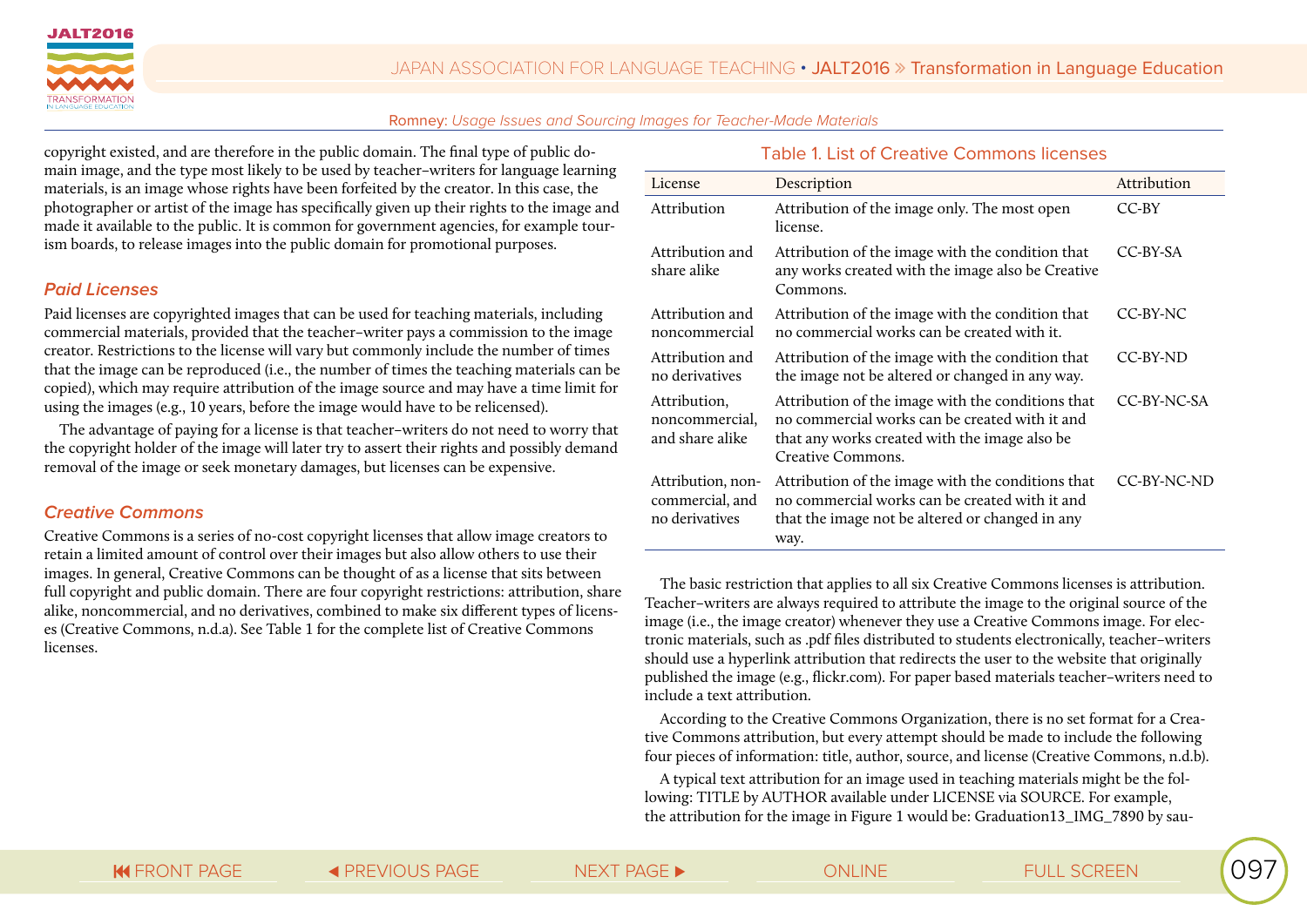

mag available under CC-BY via flickr.com. For electronic materials the text attribution, or the image itself, should also include the hyperlink to https://c1.staticflickr. com/9/8401/8713617079\_00a6581afa\_b.jpg.

Although the text attribution is rather long, it does not need to be attached in an intrusive way. For the example in Figure 1, the attribution is made in small but readable type, placed to the side of the image, in gray text. This attribution is unobtrusive yet allows anyone who is curious to find the original image.

For language learning materials that make use of numerous images, such as a complete textbook or a packet of handouts, attributions can be made in one consolidated location similar to lists of image sources found on the copyright or acknowledgment pages in commercially available language learning textbooks. In the case of a consolidated list, teacher–writers would need to include both the title, author, license, and source information as well as a description of where the images can be found in the materials (e.g., "image on page 11" or "image for the reading activity in the technology unit").



*Figure 1.* Example of a Creative Commons attribution (Graduation13\_IMG\_7890 by saumag available under CC-BY via flickr.com).

#### **Plagiarism**

A final consideration for teacher–writers, and one that in the experience of the author almost all teacher–writers overlook, is the issue of plagiarism. There are several basic principles used to define plagiarism, one of which is to use another person's work without properly crediting the source (American Psychological Association, 2014). This is obvious when it comes to words and ideas, but it also applies to images. Plagiarism.org specifically states, "using an image . . . in a work you have produced without . . . appropriate citation is plagiarism" (2014). The irony is of course that teacher–writers regularly reproach students for cutting and pasting words from the Internet, but they themselves cut-and-paste images from the Internet and use them without citation.

Regardless of how images are sourced for language learning materials, whether they are Creative Commons images, copyrighted images used under the educational exemption, or even public domain images, appropriate citations are needed to "give credit where credit is due" (American Psychological Association, 2014, p. 15) and to avoid plagiarism.

#### **Sourcing Images Google Images (https://images.google.com/)**

Google Images is a subdivision of the Google search engine that can be used to find images on the Internet. The biggest advantage of Google Images is that the search engine indexes images across the full spectrum of the Internet and can return results in the tens of thousands. However, this is also its greatest weakness as the search results can be overwhelming and often return results that are only tangentially related or not related to the search query. It is especially important the teacher–writers use as many keywords as possible to narrow their search to minimize the off-topic results. For example, if a teacher–writer were looking for an image of a family eating dinner and searched using the term *dinnertime*, the search results would include a few images of families eating dinner but also corporate logos and pictures of clocks superimposed on plates using eating utensils to indicate the time. Using a more accurate search phrase of *family eating dinner* would result in only images of a family eating dinner.

Another disadvantage of using Google Images is that most of the images returned are copyright protected and therefore may be of limited use for educational materials. However, teacher–writers can set the search tools feature of Google images from *not filtered by license* to *labeled for reuse* to return creative commons and public domain images.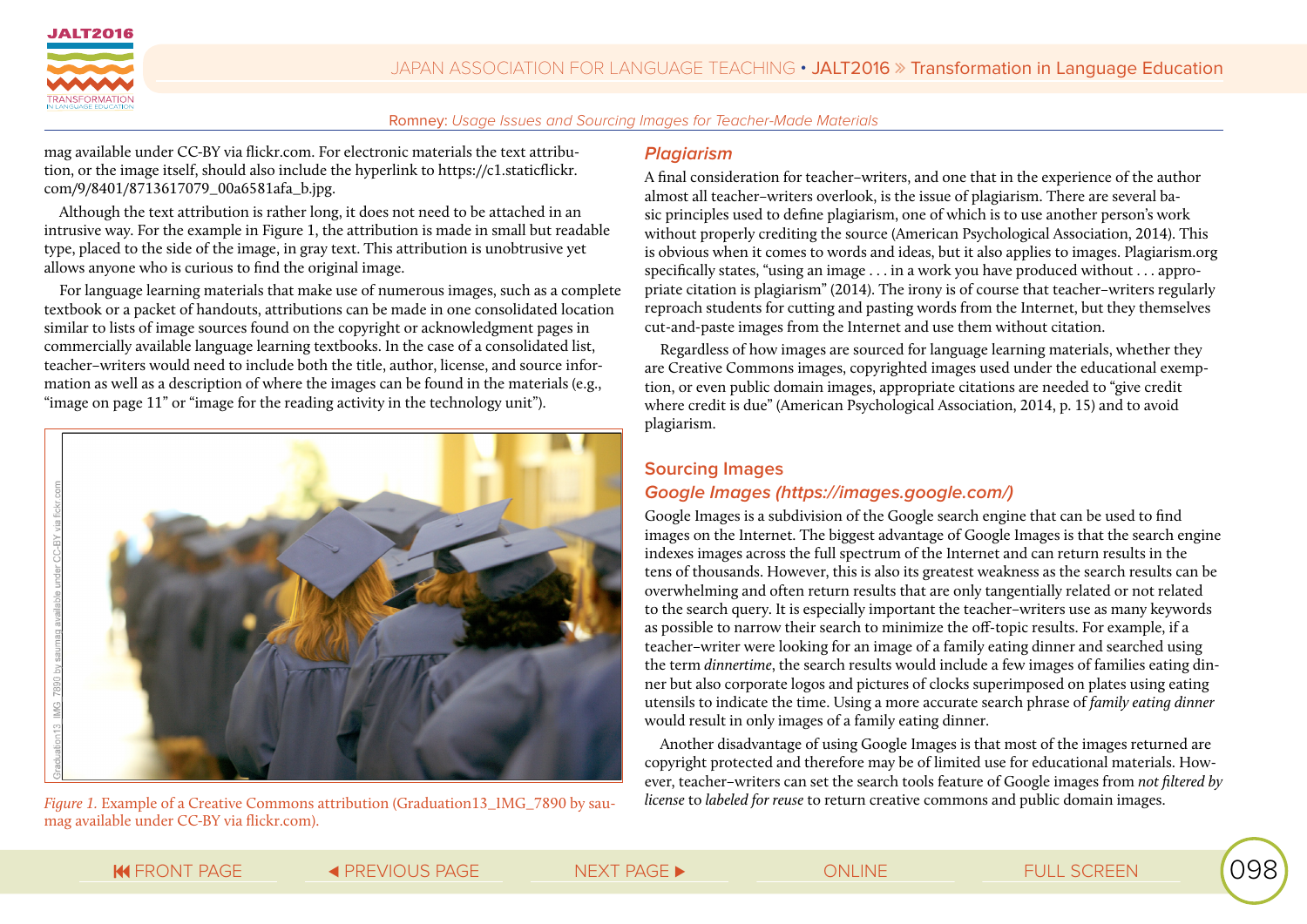

Finally, care should be taken when using Google Images because despite Google's best efforts to limit inappropriate images, so-called not-safe-for-work (NSFW) images can still appear in the search results.

#### **Flickr** (https://www.flickr.com/)

Flickr, pronounced flicker, is one of the largest collections of user-uploaded images on the Internet with an estimated collection size of over 10 billion images (Stadlen, 2015) and is one of the largest collections of Creative Commons images on the Internet.

However, like Google Images' searches the large number of images on Flickr can make finding specific images difficult. Unlike Google Images that looks at the text surrounding the image, search on Flickr can only look at the image title and any keywords added by the uploader. Taking the same example of looking for images of a family eating dinner, using the search term *dinnertime* returns only a few pictures of families eating dinner but also includes images of pets, children's toys, snow storms, and even graffiti.

Another issue with images on Flickr is that because they are user uploads, many of the images are of varying quality and include images that are poorly composed, improperly exposed or processed, out of focus, or are too small to be used in print materials.

# **The ELT Pics Collection** (https://www.flickr.com/photos/eltpics/)

One subset of images hosted on Flickr that may be of interest to teacher–writers is the ELT Pics collection. This is a collection of images taken by language teachers for use in language learning situations. The images were uploaded to SNS sites such as Facebook or Twitter, tagged with the hashtag #ELTPics, and then collected on Flickr.

Unfortunately, the ELT Pics collection suffers from a number of issues that make the image collection difficult to use. First and foremost is that the images are not tagged with keywords or labeled in a way that makes searching easy. Users simply have to go to the ELT Pics' Flickr page and manually search through the loose organization of albums. Images are only uploaded to one album, making images with multiple themes or topics difficult to find.

Second, the images are not curated, so any and all submissions are included in the collection. For example, the *jobs* album includes images of palace guards and street performers. Although technically jobs, they are so uncommon that they are likely to be of little use for materials writers. Further frustrating, however, is the inclusion of images that are not at all related to the album theme. For example, there are images of children in Halloween costumes in the jobs album. If a teacher–writer needs an image of a doctor, a child in a doctor costume will not likely suffice. Furthermore, an image of two 7-yearolds dressed as 18th century pirates jumping on a bed is unlikely to be of use to a teacher–writer looking for images of people at work. The album also includes images of statues, figurines, blurry train scenery, and other images that do not seem to be connected to jobs at all. Although it is admirable that the creators of the ELT Pics collection are trying to be as inclusive as possible, as the collection grows it becomes more and more difficult to filter out the noise and find useful images. If the collection were more searchable with better keywording, the addition of tangentially related images would be a minor issue.

Finally, as with images in the general Flickr collection, the quality of images varies widely and the collection includes low quality images shot on cellphones and images with heavy artistic filters added.

#### **iStockphoto** (http://www.istockphoto.com/)

iStockphoto is one of the original microstock photo agencies on the Internet selling high quality images at a reasonable price. Many of the problems associated with obtaining images from sources such as Google Images or Flickr are not a problem with iStockphoto as the images are high quality, competently curated, and well-indexed professional level images.

However, the main disadvantage is that a licensing fee is required to use images from this site. iStockphoto has two main collections: Essentials and Signature. Images in the Essentials collection typically cost ¥1200, and images in the Signature collection are ¥3400 per image. In a one-off situation, paying for an image may not be of great concern, but if a teacher–writer needs one image per week for the entire 30-week school year, the expense would add up quickly.

It is possible to use images from iStockphoto without paying for the license, but the image will be watermarked with the iStockphoto logo. Using a watermarked image broadcasts not only the teacher–writer's lack of skill in finding images, but also a lack of professionalism and a disregard for the intellectual property rights of the photographer. Using watermarked images also sends mixed messages about plagiarism to students. It is not recommended that teacher–writers use images from iStockphoto or another microstock agency without purchasing a license.

# **Wikimedia Commons** (https://commons.wikimedia.org/)

Wikimedia Commons is one of the largest collections of public domain images on the Internet and is the main repository of images used in the Wikipedia encyclopedia. The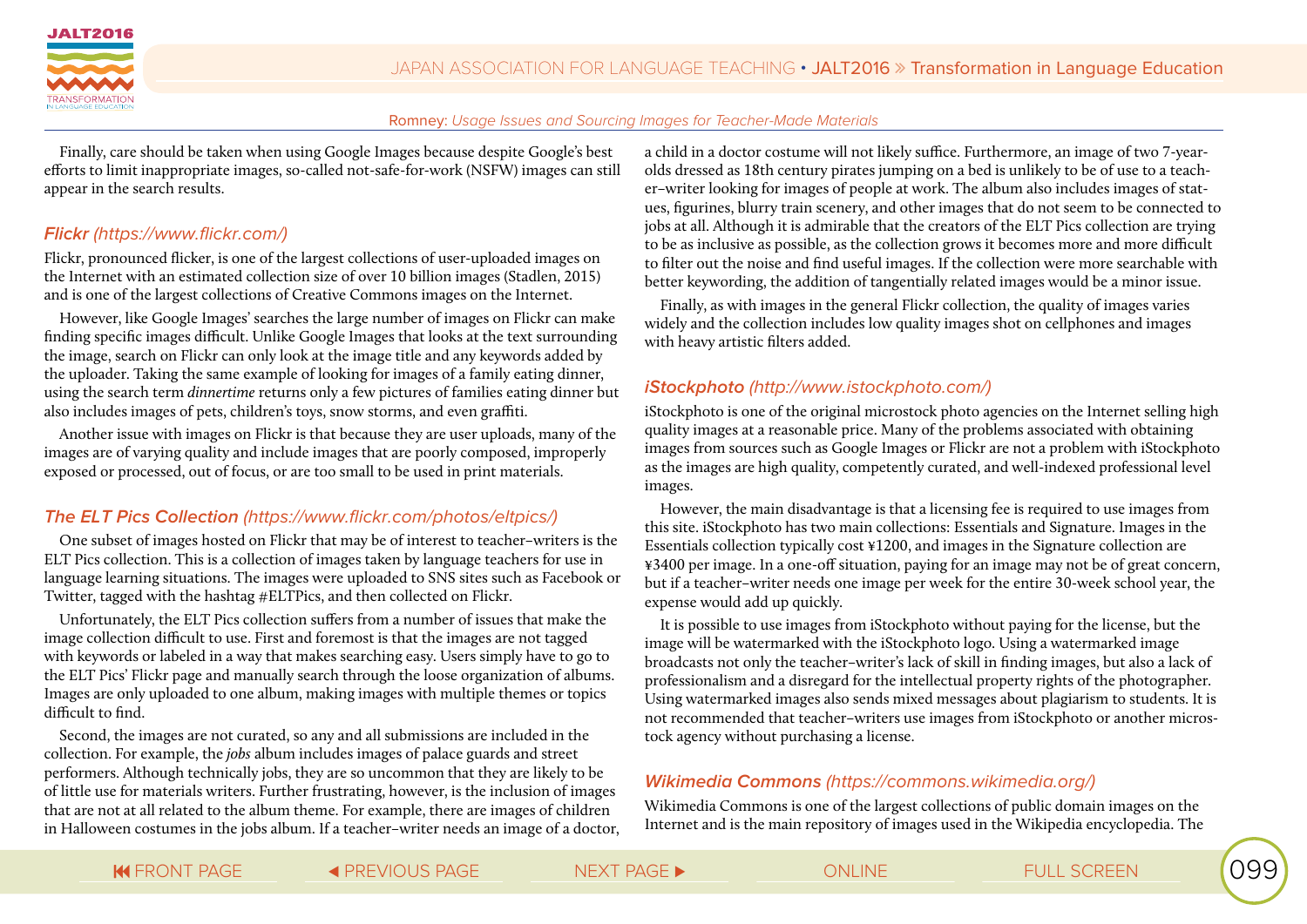

Commons contains few contemporary images, as the majority of images are historical. For example, a search again using the keywords *family eating dinner* returns mostly blackand-white images from the 1940s and 1950s but also illustrations of families eating in the 18th and 19th centuries.

The commons are well indexed and easily searched, but care should be taken as a number of off-topic images can appear in the search results. For example, a search again using the keyword *dinnertime* returns a large number of images of farm animals eating.

### **Miscellaneous**

In addition to the main image collections discussed above, there are a few miscellaneous image collections that can be of benefit to teacher–writers for making language learning materials. Generally, these are smaller collections of very specific kinds of images.

# *United States Government Sites*

The United States government makes large numbers of images available to the public domain that are created by various government agencies. These include images of politicians, images of national parks, images from space exploration, and so on. Teacher–writers can search the main online portal (usa.gov) or can search through a specific agencies website (e.g., nasa.gov).

# *Libraries and Museums*

Another common source for public domain images can be found on library and museum websites. For example, the United States Library of Congress has a large number of both historical and contemporary images of the United States, and the New York Public Library has a large number of images of the city of New York. Images on these kinds of websites are not typically indexed by Google and will not appear on Google Image searches, so teacher–writers have to search each site individually.

The United States Library of Congress' prints and photographs catalog can be found at http://www.loc.gov/pictures/ and the New York Public Library's digital collections can be found at https://digitalcollections.nypl.org/

# *Pics 4 Learning (http://www.pics4learning.com/)*

Pics 4 Learning is a collection of images submitted by teachers and other photographers from around the world for use in a broad range of learning situations, not just language

learning. The images are copyrighted, but the photographers have allowed the images to be used in noncommercial educational materials or student projects.

## *University of Pittsburg: Visuals for Foreign Language Instruction (http://images.library.pitt.edu/v/visuals/)*

The University of Pittsburg hosts a collection of illustrations created for use in language learning classrooms. The drawings are copyrighted, but teacher–writers are free to use them in noncommercial, nondistributed materials. Although the illustrations were specifically drawn for language learning, they are somewhat dated and may be of limited use.

#### *University of Victoria: Language Teaching Clipart Library (http://hcmc.uvic.ca/clipart/intro.htm)*

The University of Victoria in Canada has a collection of clipart images specifically drawn for teaching vocabulary. There are 1500 images that come with either a transparent or white background. The collection is not extensive, and many of the images can be quite stylized, for example stick person drawings, but may be useful to some teacher–writers.

#### **Conclusion**

Because of the ubiquity of the images in contemporary print and electronic media, today's students are quite used to deriving meaning from multiple sources and prefer language learning materials that include images. Teachers writing their own materials should consider including images when appropriate and should be aware of the usage issues surrounding images. Furthermore, finding appropriate images with appropriate usage licenses may require searching further afield than just Google Images.

#### **Note**

1. In this paper, *they* and *their* are used as singular, gender-free pronouns.

# **Bio Data**

**Cameron Romney** has taught ESL/EFL in both the United States and Japan since 1998. He holds an MA in Applied Linguistics from the University of Colorado at Denver and a graduate certificate in Instructional Design from the University of Wisconsin Stout. His primary research interest is how the visual elements of language learning materials affect